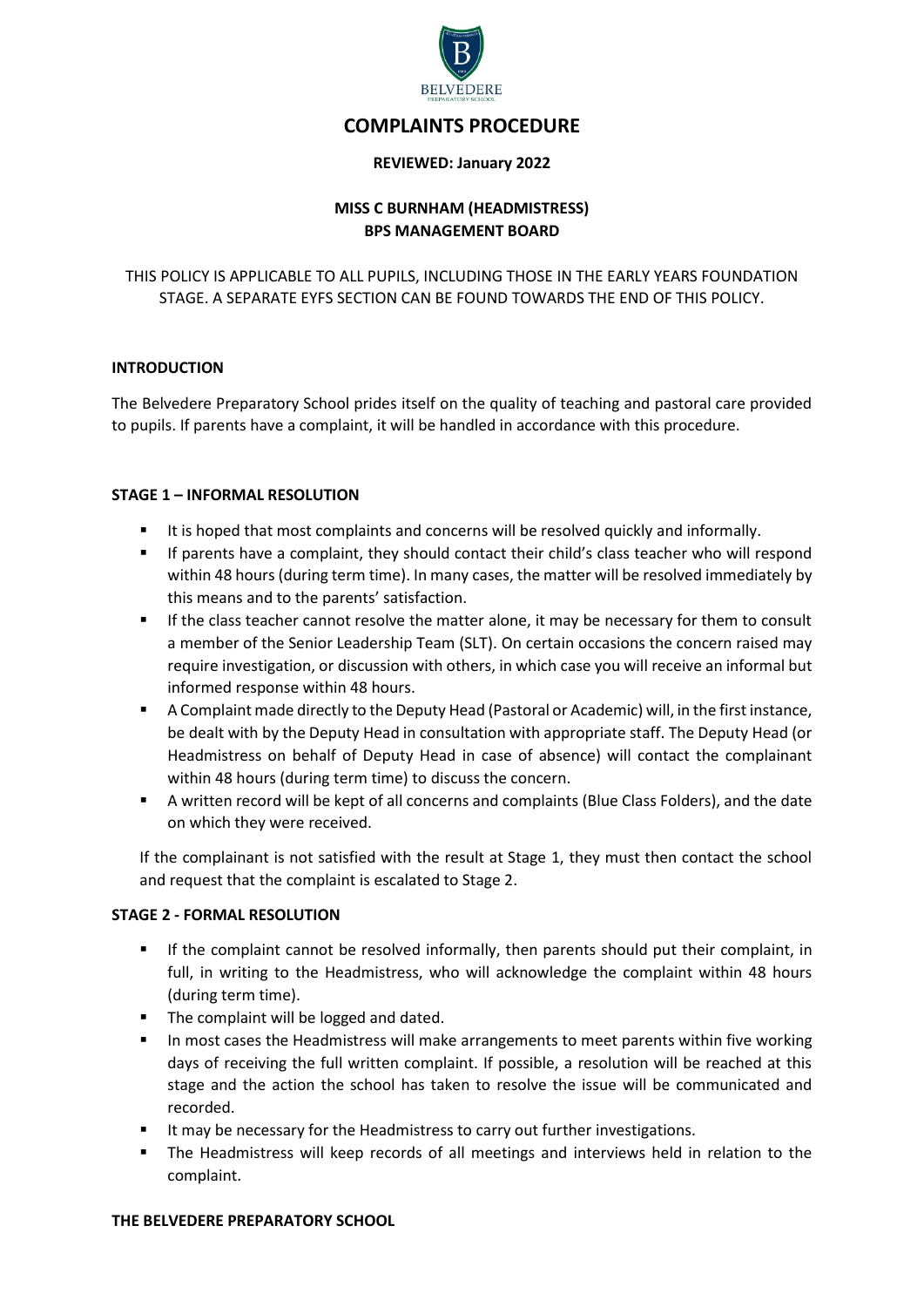

- Once the Headmistress is satisfied that, so far as is practicable, all of the relevant facts have been established, a decision will be made and parents will be informed. A written response will be communicated within 10 school days (from the date the complaint was received) to the complainant.
- If parents are not satisfied with the Headmistress's decision they should proceed to Stage 3 of this Procedure.

#### **STAGE 3 - PANEL**

- If parents seek to invoke Stage 3 (following a failure to reach an earlier resolution), they will be referred to The Belvedere Preparatory School Management Board.
- The panel will be comprised of at least three people who are not directly involved in the matters detailed in the complaint. Where there is a panel meeting of a complaint, one panel member is independent of the management and running of the school.
- The reasons for referring the matter to the Complaints Panel should be itemised in writing by the parents. This must include the substance of the complaint and the parents' views on why the matter has not been resolved satisfactorily at an earlier stage.
- The matter will be referred to the Management Board's Complaints Panel for consideration. The choice of Panel members will be confirmed by the Chair of the Management Board, in response to the nature of the complaint.
- **The Chair to the Management Board will acknowledge the complaint and schedule a hearing** to take place as soon as practicable (within 10 working days of receipt of the written complaint).
- **If the Panel deems it necessary, it may require that further particulars of the complaint or any** related matter be supplied in advance of the hearing. Copies of such particulars shall be supplied to all parties no later than three days prior to the hearing.
- A parent can attend and be accompanied at the Panel hearing if they wish.
- If the parent wishes to be accompanied, one other person may accompany the parents to the hearing. Legal representation will not normally be appropriate or permitted at this stage.
- If possible, the panel will resolve the parents' complaint immediately without the need for further investigation.
- All parties will be notified of the Panel's decision in writing within three school working days after the date of the hearing.
- Where further investigation is required, the Panel will decide how it should be carried out. After due consideration of all facts considered relevant, the Panel will reach a decision and may make recommendations (within five school working days).
- A copy of the Panel's findings will be sent by electronic mail or otherwise to the complainant and if appropriate, the person who is the subject of the complaint. The findings will also be made available to the Headmistress and the Proprietor. A written record will be kept (for at least three years) of all complaints and will state whether the complaint has been resolved at the preliminary stage or has proceeded to a panel hearing. All correspondence, statements and records relating to individual complaints will be kept confidential, except where the Secretary of State or a body conducting an inspection under section 108 or 109 of the 2008 Act requests access to them.
- The BPS Board Appeal Hearing is the Final Stage of the school's Complaints process.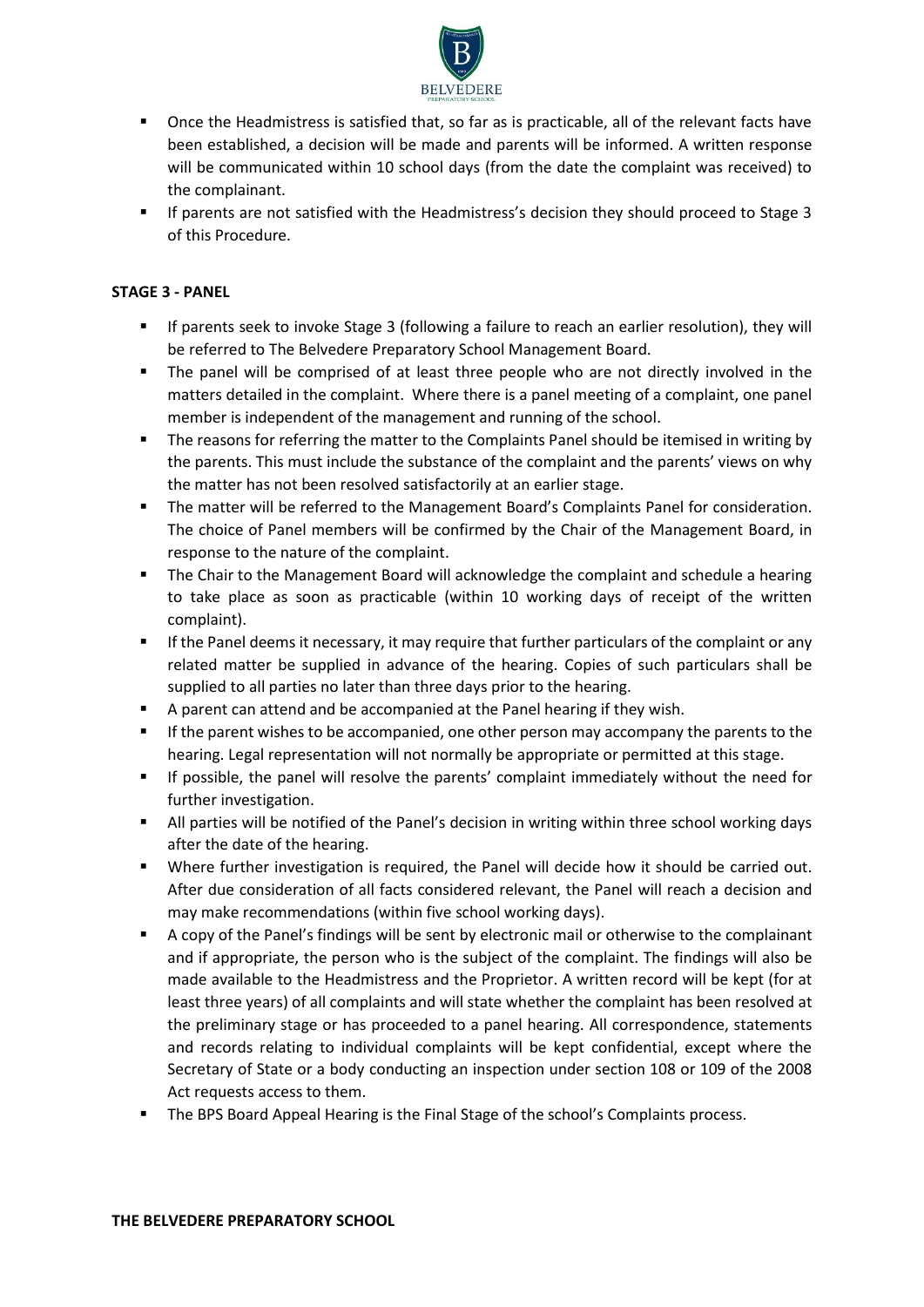

A written record will be kept of all complaints whether they were resolved following a formal procedure or proceed to a panel hearing, and action taken by the school as a result of those complaints regardless of whether they were upheld.

Correspondence, statements and records relating to individual complaints are to be kept confidential except where the Secretary of State or a body conducting an inspection under section 108 or 109 of the 2008 Act requests access to them.

Parents should note that, should they wish, they can refer their complaint to The Independent Schools Inspectorate. www.isi.net – 020 7600 0100

## **THIS SECTION OUTLINES SPECIAL ARRANGEMENTS THAT MUST BE ADHERED TO BY THE BELVEDERE PREPARATORY SCHOOL WITH REGARD TO EARLY YEARS CHILDREN.**

## **EYFS CHILDREN**

Parents can make complaints also to the **Independent Schools Inspectorate** (ISI) and **Ofsted.**

**INDEPENDENT SCHOOLS INSPECTORATE**  Ground Floor CAP House 9 - 12 Long Lane London EC1A 9HA Telephone 020 7600 0100 Fax 020 7776 8849 [www.isi.net](http://www.isi.net/)

## **OFSTED**

Piccadilly Gate, Store Street, Manchester. M1 2WD Tel: 0300 123 1231 [enquiries@ofsted.gov.uk](mailto:enquiries@ofsted.gov.uk)

Parents can expect to receive notification of the outcome of an investigation 28 days after the complaint has been received by The Belvedere Preparatory School.

The Belvedere Preparatory School will be required to provide both ISI and Ofsted, on request, with a written record of all formal complaints made during a specified period, and the action taken as a result of each complaint.

## **EYFS PUPILS**

The role of the Office for Standards in Education, Early Years Directorate (Ofsted):

 Parents may approach Ofsted directly at any stage of this complaints procedure. In addition, where there seems to be a possible breach of our registration requirements, it is essential to involve Ofsted as the registering and inspection body with a duty to ensure the Welfare Requirements of the Early Years Foundation Stage are adhered to.

#### **THE BELVEDERE PREPARATORY SCHOOL**